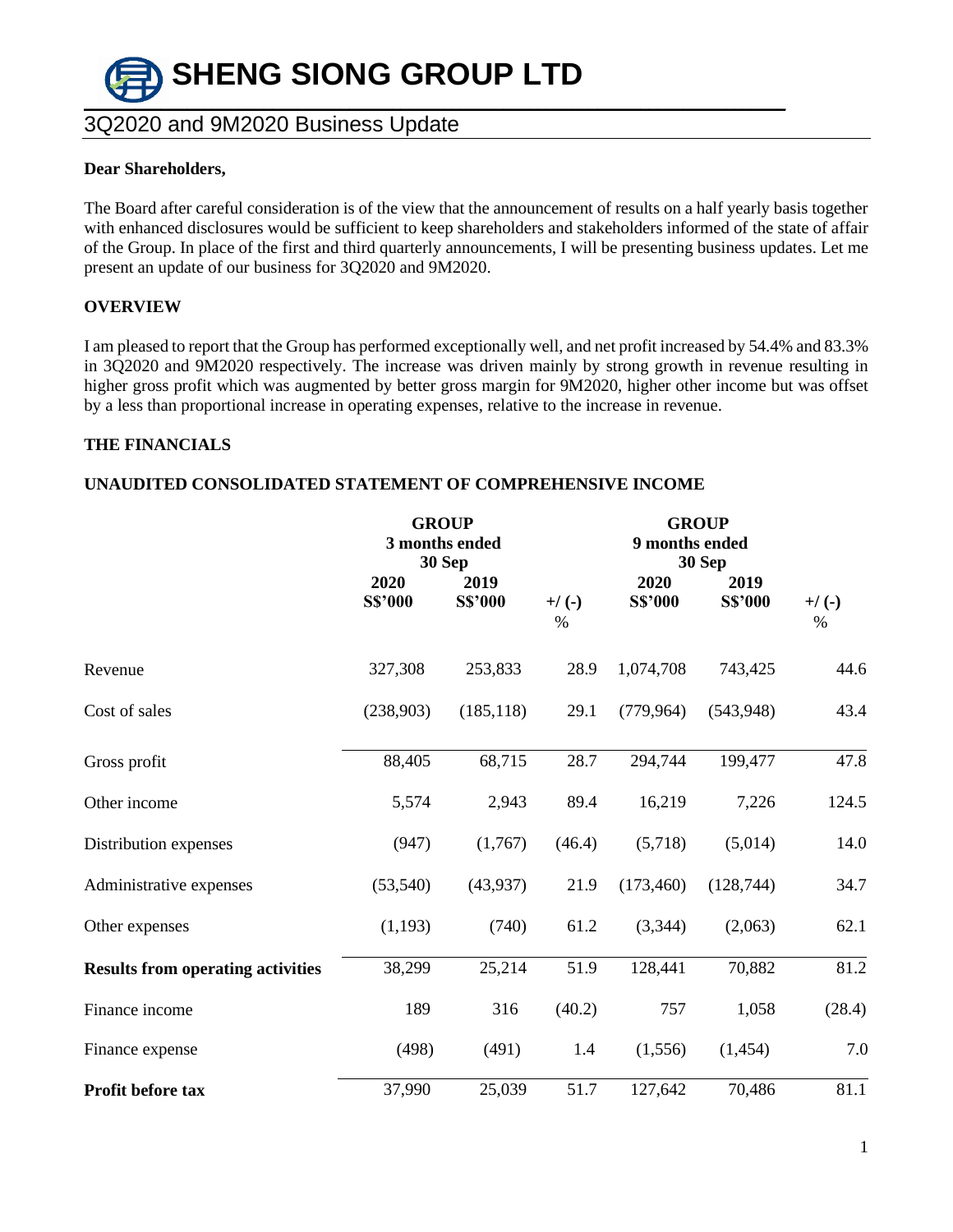# **SHENG SIONG GROUP LTD**

### **\_\_\_\_\_\_\_\_\_\_\_\_\_\_\_\_\_\_\_\_\_\_\_\_\_\_\_\_\_\_\_\_\_\_\_\_\_\_\_\_\_\_\_\_\_\_\_\_\_\_\_\_\_\_\_\_\_\_\_\_\_\_\_\_\_\_\_\_\_\_\_\_\_\_\_\_\_\_\_\_\_\_** 3Q2020 and 9M2020 Business Update Tax expense (6,206) (4,450) 39.5 (20,634) (12,106) 70.4 **Profit for the period 31,784 20,589 54.4 107,008 58,380 83.3 Other comprehensive income** Items that may be re-classified subsequently to profit or loss Foreign currency translation differences arising on consolidation of foreign entities 139 (100) n.m. 234 (129) n.m. **Total comprehensive income 31,923 20,489 55.8 107,242 58,251 84.1** n.m denotes not meaningful  **GROUP GROUP 3 months ended 9 months ended 30 Sep 30 Sep 2020 2019 2020 2019 S\$'000 S\$'000 +/ (-) S\$'000 S\$'000 +/ (-)**  $\%$ **Profit net of tax for the period attributable to :** Owners of the Company 31,756 20,570 54.4 106,572 58,349 82.6 Non-controlling interest 28 19 47.4 436 31 n.m. 31,784 20,589 54.4 107,008 58,380 83.3 **Total comprehensive income attributable to:** Owners of the Company 31,839 20,511 55.2 106,712 58,272 83.1 Non-controlling interest 84 (22) n.m. 530 (21) n.m. 31,923 20,489 55.8 107,242 58,251 84.1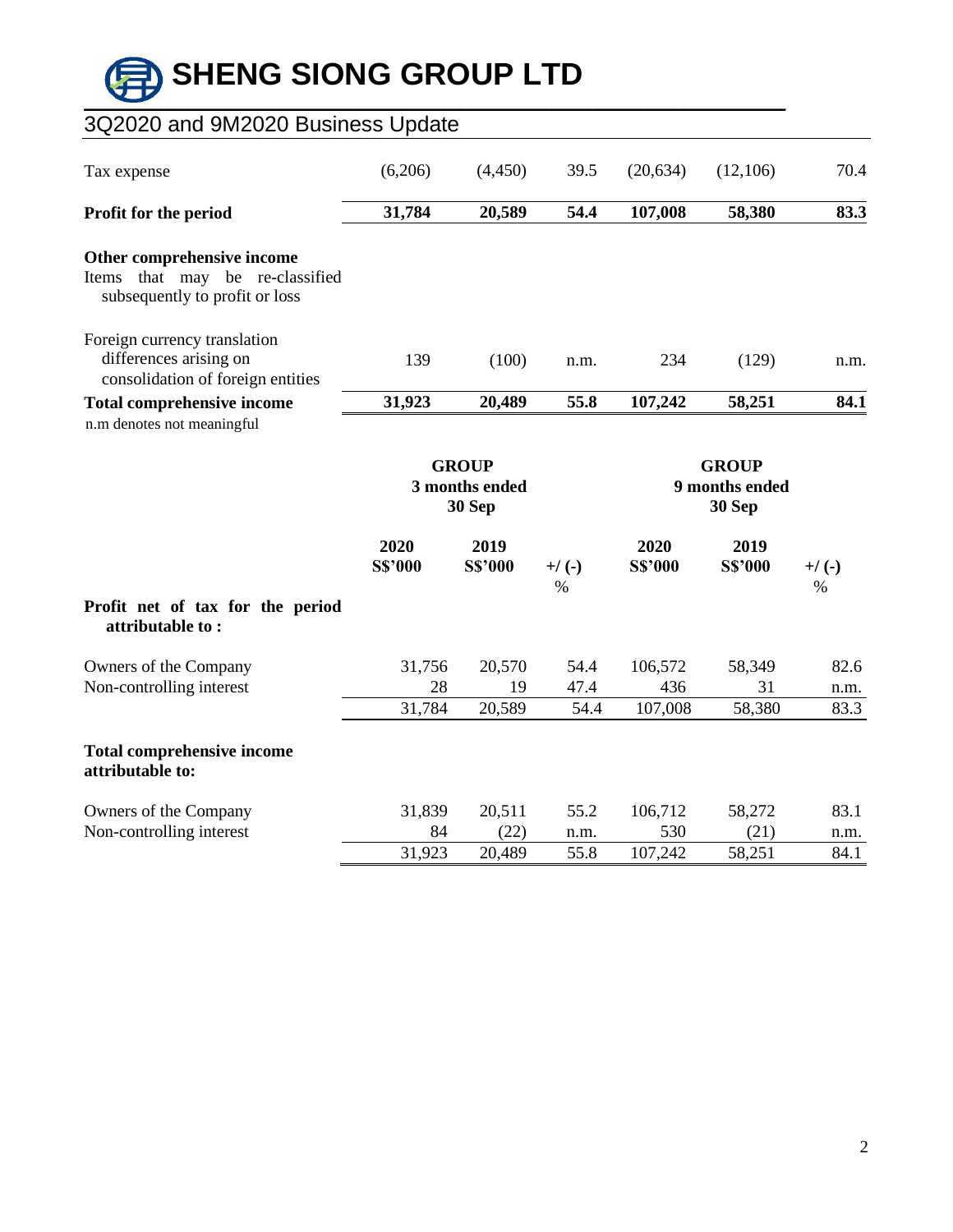# **SHENG SIONG GROUP LTD \_\_\_\_\_\_\_\_\_\_\_\_\_\_\_\_\_\_\_\_\_\_\_\_\_\_\_\_\_\_\_\_\_\_\_\_\_\_\_\_\_\_\_\_\_\_\_\_\_\_\_\_\_\_\_\_\_\_\_\_\_\_\_\_\_\_\_\_\_\_\_\_\_\_\_\_\_\_\_\_\_\_**

### 3Q2020 and 9M2020 Business Update

#### *Notes to the income statement*

|                                                      |             |                 | <b>GROUP</b><br>3 months ended<br>30 Sep | <b>GROUP</b><br>9 months ended<br>30 Sep |                        |
|------------------------------------------------------|-------------|-----------------|------------------------------------------|------------------------------------------|------------------------|
|                                                      | <b>Note</b> | 2020<br>S\$'000 | 2019<br><b>S\$'000</b>                   | 2020<br><b>S\$'000</b>                   | 2019<br><b>S\$'000</b> |
| Depreciation of property, plant and                  |             |                 |                                          |                                          |                        |
| equipment                                            | (1)         | 5,136           | 4,605                                    | 15,151                                   | 13,386                 |
| Depreciation of right-of-use assets                  | (2)         | 7,592           | 5,980                                    | 22,315                                   | 16,632                 |
| Exchange (gain) net                                  |             | (200)           | (119)                                    | (1,049)                                  | (355)                  |
| Loss on disposal of property, plant and<br>equipment |             |                 | 8                                        | 3                                        | 42                     |
| Interest income                                      |             | (189)           | (316)                                    | (757)                                    | (1,058)                |
| Interest expense                                     | (3)         | 498             | 491                                      | 1,556                                    | 1,454                  |
| Finance expense/(income) net                         |             | 309             | 175                                      | 799                                      | 396                    |
| Other income:                                        |             |                 |                                          |                                          |                        |
| Rental income                                        | (4)         | 552             | 814                                      | 1,784                                    | 2,540                  |
| Sale of scrap materials                              |             | 462             | 225                                      | 1,083                                    | 1,027                  |
| Government grants                                    | (5)         | 4,171           | 1,432                                    | 11,401                                   | 1,901                  |
| Miscellaneous income                                 |             | 389             | 472                                      | 1,951                                    | 1,758                  |
|                                                      |             | 5,574           | 2,943                                    | 16,219                                   | 7,226                  |

### **Notes**

- 1. The increase in depreciation for the period was attributable mainly to property, plant and equipment bought subsequent to 3Q2019.
- 2. Depreciation of right-of-use assets relates to leases where the Group is a lessee and is capitalized as right-ofuse assets following the adoption of SFRS (I) 16 Leases.
- 3. This finance expense relates to interest on lease liabilities which were brought onto the consolidated statements of financial position upon the recognition of the right-of-use assets following the adoption of SFRS (I) 16 Leases on 1 January 2019.
- 4. Rental income was derived from leasing of excess retail space to external parties and was lower compared with the corresponding prior periods mainly because of COVID-19 rebates given to tenants.
- 5. The government grants were from Government agencies for the three COVID-19 Budget Supplementary Packages, Wage Credit, and Special Employment Schemes and were higher in 3Q2020 and 9M2020 mainly because of rental rebates from the COVID-19 Budget Supplementary Packages.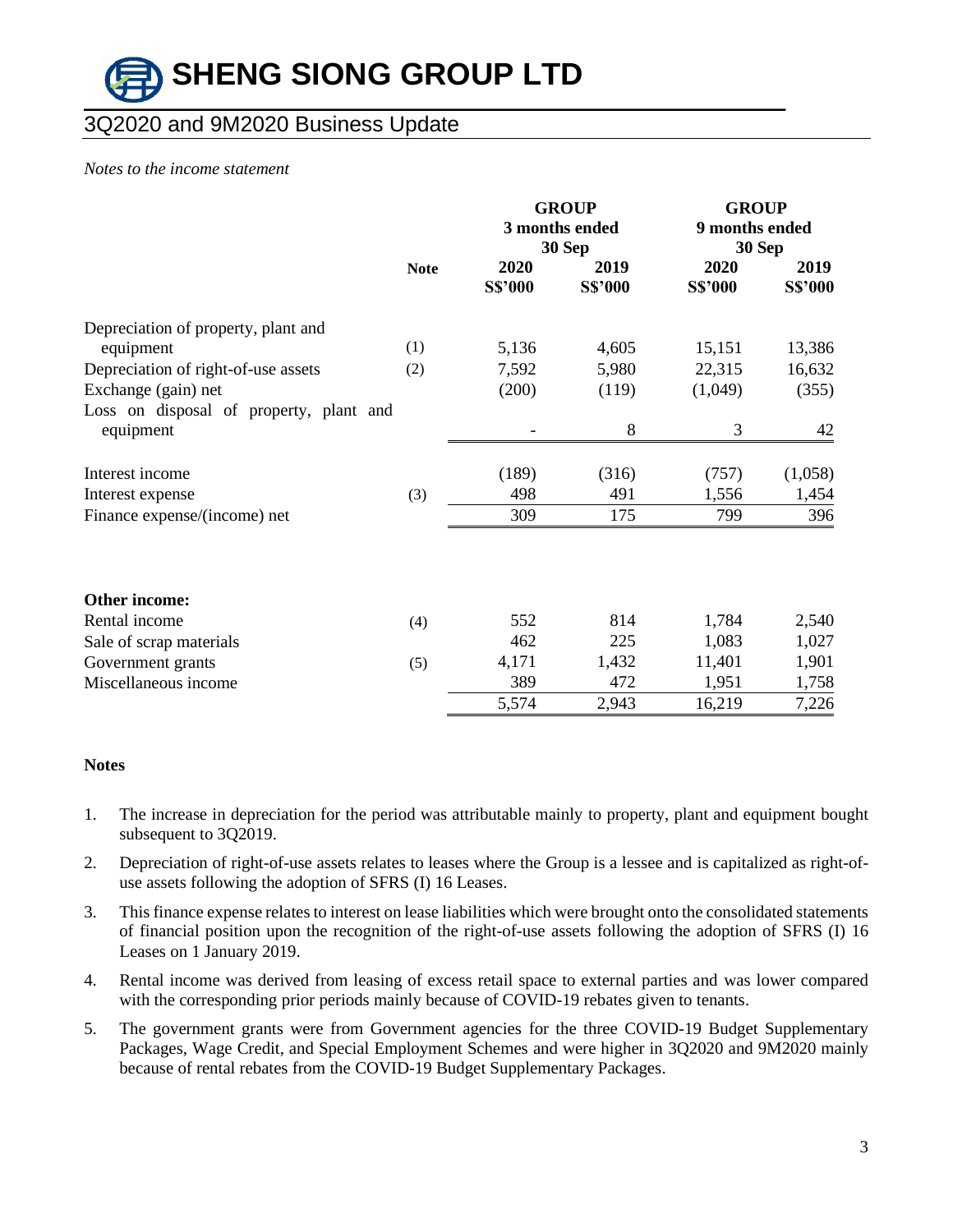### **CONSOLIDATED STATEMENT OF FINANCIAL POSITION**

|                                      |                               | <b>GROUP</b>                  | <b>COMPANY</b>                |                               |  |
|--------------------------------------|-------------------------------|-------------------------------|-------------------------------|-------------------------------|--|
|                                      | 30 Sep 2020<br><b>S\$'000</b> | 31 Dec 2019<br><b>S\$'000</b> | 30 Sep 2020<br><b>S\$'000</b> | 31 Dec 2019<br><b>S\$'000</b> |  |
| <b>Non-current assets</b>            |                               |                               |                               |                               |  |
| Property, plant and equipment        | 345,718                       | 356,189                       |                               |                               |  |
| Investment in subsidiaries           |                               |                               | 82,261                        | 82,261                        |  |
|                                      | 345,718                       | 356,189                       | 82,261                        | 82,261                        |  |
| <b>Current assets</b>                |                               |                               |                               |                               |  |
| Inventories                          | 82,105                        | 82,166                        |                               |                               |  |
| Trade and other receivables          | 9,789                         | 17,981                        | 154,127                       | 181,354                       |  |
| Cash and cash equivalents            | 209,777                       | 76,419                        | 192                           | 299                           |  |
|                                      | 301,671                       | 176,566                       | 154,319                       | 181,653                       |  |
| <b>Total assets</b>                  | 647,389                       | 532,755                       | 236,580                       | 263,914                       |  |
| <b>Equity</b>                        |                               |                               |                               |                               |  |
| Share capital                        | 235,373                       | 235,373                       | 235,373                       | 235,373                       |  |
| Merger reserve                       | (68, 234)                     | (68, 234)                     |                               |                               |  |
| Accumulated profits                  | 173,170                       | 146,285                       | 883                           | 28,094                        |  |
| Foreign currency translation reserve | (33)                          | (173)                         |                               |                               |  |
| Equity attributable to owners of the | 340,276                       | 313,251                       | 236,256                       | 263,467                       |  |
| Company                              |                               |                               |                               |                               |  |
| Non controlling interest             | 2,639                         | 2,109                         |                               |                               |  |
| <b>Total equity</b>                  | 342,915                       | 315,360                       | 236,256                       | 263,467                       |  |
| <b>Non-current liabilities</b>       |                               |                               |                               |                               |  |
| Lease liabilities                    | 24,794                        | 30,239                        |                               |                               |  |
| Term Loan                            | 22,500                        |                               |                               |                               |  |
| Deferred tax liabilities             | 3,459                         | 3,042                         |                               |                               |  |
|                                      | 50,753                        | 33,281                        |                               |                               |  |
| <b>Current liabilities</b>           |                               |                               |                               |                               |  |
| Lease liabilities                    | 24,529                        | 26,743                        |                               |                               |  |
| Trade and other payables             | 191,245                       | 140,766                       | 324                           | 447                           |  |
| Term Loan                            | 7,500                         |                               |                               |                               |  |
| Current tax payable                  | 30,447                        | 16,605                        |                               |                               |  |
|                                      | 253,721                       | 184,114                       | 324                           | 447                           |  |
| <b>Total liabilities</b>             | 304,474                       | 217,395                       | 324                           | 447                           |  |
| <b>Total equity and liabilities</b>  | 647,389                       | 532,755                       | 236,580                       | 263,914                       |  |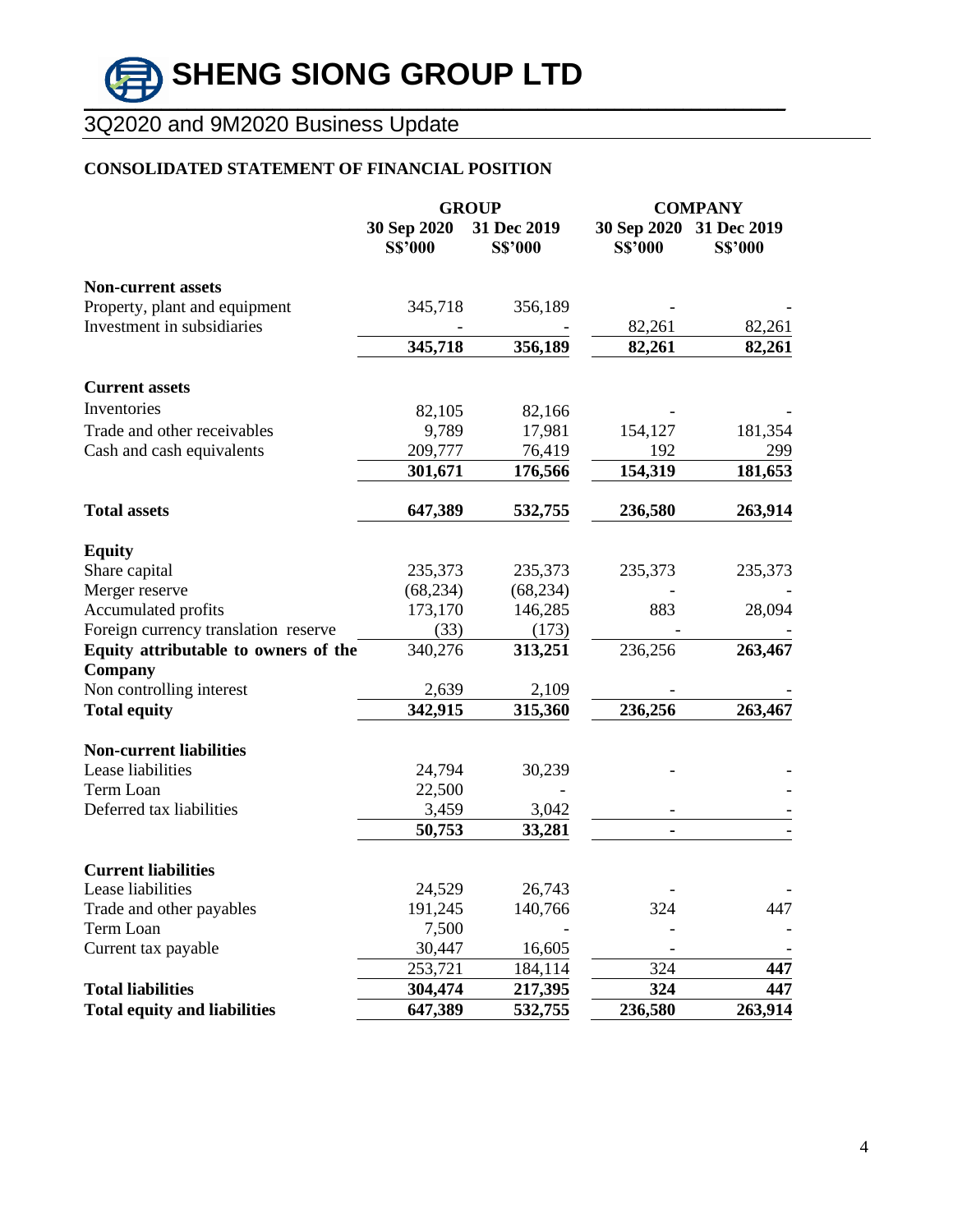

### *Aggregate amount of Group's borrowings and debt securities*

|                                                   | <b>GROUP</b>                             |                                            |                                          | <b>GROUP</b>                               |
|---------------------------------------------------|------------------------------------------|--------------------------------------------|------------------------------------------|--------------------------------------------|
|                                                   | 30 Sep 2020<br><b>S\$'000</b><br>Secured | 30 Sep 2020<br><b>S\$'000</b><br>Unsecured | 31 Dec 2019<br><b>S\$'000</b><br>Secured | 31 Dec 2019<br><b>S\$'000</b><br>Unsecured |
| Amount repayable in one year or less<br>Term loan | Nil                                      | 7,500                                      | Nil                                      | Nil                                        |
| Amount repayable after one year<br>Term loan      | Nil                                      | 22,500                                     | Nil                                      | Nil                                        |
| <b>Total</b>                                      | Nil                                      | 30,000                                     | <b>Nil</b>                               | <b>Nil</b>                                 |

### **CONSOLIDATED STATEMENT OF CASH FLOW**

|                                                        | Group<br>3 months ended<br>30 Sep |                        | Group<br>9 months ended<br>30 Sep |                 |
|--------------------------------------------------------|-----------------------------------|------------------------|-----------------------------------|-----------------|
|                                                        | 2020<br><b>S\$'000</b>            | 2019<br><b>S\$'000</b> | 2020<br><b>S\$'000</b>            | 2019<br>S\$'000 |
| <b>Operating activities</b>                            |                                   |                        |                                   |                 |
| Profit for the period                                  | 31,784                            | 20,589                 | 107,008                           | 58,380          |
| Adjustments for:                                       |                                   |                        |                                   |                 |
| Depreciation of right-of-use assets                    | 7,592                             | 5,980                  | 22,315                            | 16,632          |
| Depreciation of property, plant and equipment          | 5,136                             | 4,605                  | 15,151                            | 13,386          |
| Loss on disposal of property, plant and equipment      |                                   | 8                      | 3                                 | 42              |
| Unrealised exchange loss/(gain)                        | 70                                | 22                     | (17)                              | (66)            |
| Interest income                                        | (189)                             | (316)                  | (757)                             | (1,058)         |
| Interest expense                                       | 498                               | 491                    | 1,556                             | 1,454           |
| Tax expense                                            | 6,206                             | 4,450                  | 20,634                            | 12,106          |
|                                                        | 51,097                            | 35,829                 | 165,893                           | 100,876         |
| Changes in inventories                                 | 11,870                            | 524                    | 61                                | 6,053           |
| Changes in trade and other receivables                 | 4,160                             | 4,991                  | 8,192                             | (4,891)         |
| Changes in trade and other payables                    | (13, 129)                         | 2,164                  | 50,479                            | (7,650)         |
| Cash generated from operations                         | 53,998                            | 43,508                 | 224,625                           | 94,388          |
| Taxes paid                                             | (5,880)                           | (7, 394)               | (6,375)                           | (14,790)        |
| <b>Cash flows from operating activities</b>            | 48,118                            | 36,114                 | 218,250                           | 79,598          |
| <b>Investing activities</b>                            |                                   |                        |                                   |                 |
| Proceed from disposal of property, plant and equipment | 7                                 | 3                      | 30                                | 88              |
| Purchase of property, plant and equipment              | (3,143)                           | (4,221)                | (12,963)                          | (16,375)        |
| Interest received                                      | 189                               | 316                    | 757                               | 1,058           |
| Cash flows used in investing activities                | (2,947)                           | (3,902)                | (12, 176)                         | (15,229)        |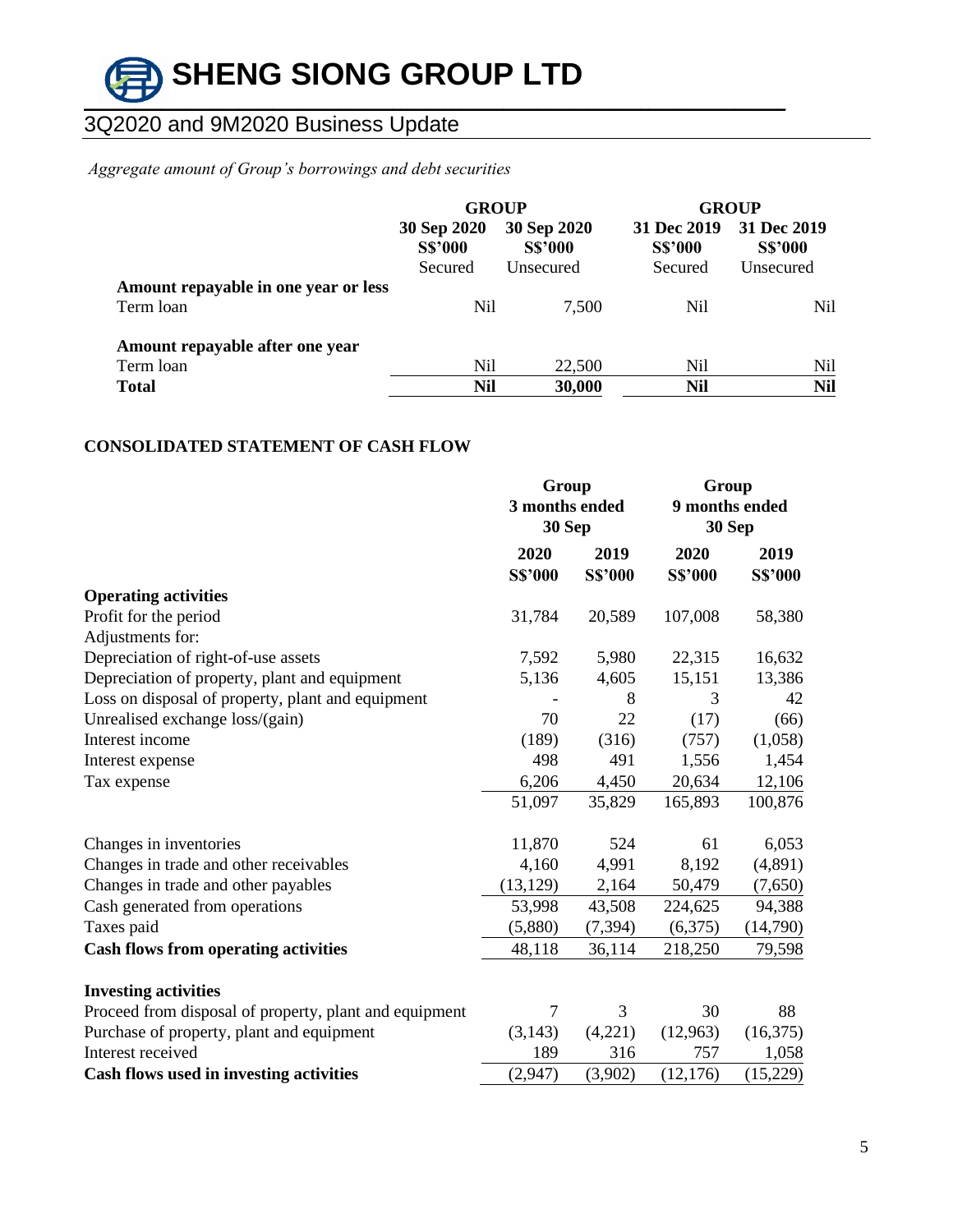# **SHENG SIONG GROUP LTD \_\_\_\_\_\_\_\_\_\_\_\_\_\_\_\_\_\_\_\_\_\_\_\_\_\_\_\_\_\_\_\_\_\_\_\_\_\_\_\_\_\_\_\_\_\_\_\_\_\_\_\_\_\_\_\_\_\_\_\_\_\_\_\_\_\_\_\_\_\_\_\_\_\_\_\_\_\_\_\_\_\_**

# 3Q2020 and 9M2020 Business Update

| <b>Financing activities</b>                          |           |           |           |           |
|------------------------------------------------------|-----------|-----------|-----------|-----------|
| Repayment of lease liabilities                       | (7,962)   | (6,014)   | (23,280)  | (16,278)  |
| Term loan drawdown                                   |           |           | 30,000    |           |
| Dividend paid                                        | (79, 687) | (26,312)  | (79, 687) | (52, 624) |
| Cash flows used in financing activities              | (87, 649) | (32, 326) | (72, 967) | (68,902)  |
|                                                      |           |           |           |           |
| Net (decrease)/increase in cash and cash equivalents | (42, 478) | (114)     | 133,107   | (4,533)   |
| Cash and cash equivalents at beginning of the period | 252,186   | 82,875    | 76,419    | 87,234    |
| Effect of exchange rate changes on balances held in  | 69        | (123)     | 251       | (63)      |
| foreign currencies                                   |           |           |           |           |
| Cash and cash equivalents at end of the period       | 209,777   | 82,638    | 209,777   | 82,638    |

### **EARNINGS PER SHARE**

|                                              | <b>GROUP</b><br>3 months ended |             |             | <b>GROUP</b><br>9 months ended |
|----------------------------------------------|--------------------------------|-------------|-------------|--------------------------------|
|                                              | 30 Sep 2020                    | 30 Sep 2019 | 30 Sep 2020 | 30 Sep 2019                    |
| Earnings per ordinary share of the group     |                                |             |             |                                |
| for the financial period based on net profit |                                |             |             |                                |
| attributable to shareholders:                |                                |             |             |                                |
| -based on number of shares /weighted         |                                |             |             |                                |
| average number of shares in issue (cents)    | 2.11                           | 1.37        | 7.09        | 3.88                           |
|                                              |                                |             |             |                                |
| Number of shares ('000) as at end of period  | 1.503.537                      | 1,503,537   | 1,503,537   | 1,503,537                      |
| Weighted average number of shares ('000)     |                                |             |             |                                |
| in issue during the period                   | 1,503,537                      | 1,503,537   | 1,503,537   | 1,503,537                      |
|                                              |                                |             |             |                                |

Note:-

There were no potentially dilutive shares during the periods reported on.

### **NET ASSET VALUE PER SHARE**

|                                                                                                             | <b>GROUP</b> |                                  | <b>COMPANY</b> |                                  |
|-------------------------------------------------------------------------------------------------------------|--------------|----------------------------------|----------------|----------------------------------|
|                                                                                                             | cents        | 30 Sep 2020 31 Dec 2019<br>cents | cents          | 30 Sep 2020 31 Dec 2019<br>cents |
| Net asset value per ordinary share<br>based on issued share capital at the end<br>of the period reported on | 22.63        | 20.83                            | 15.71          | 17.52                            |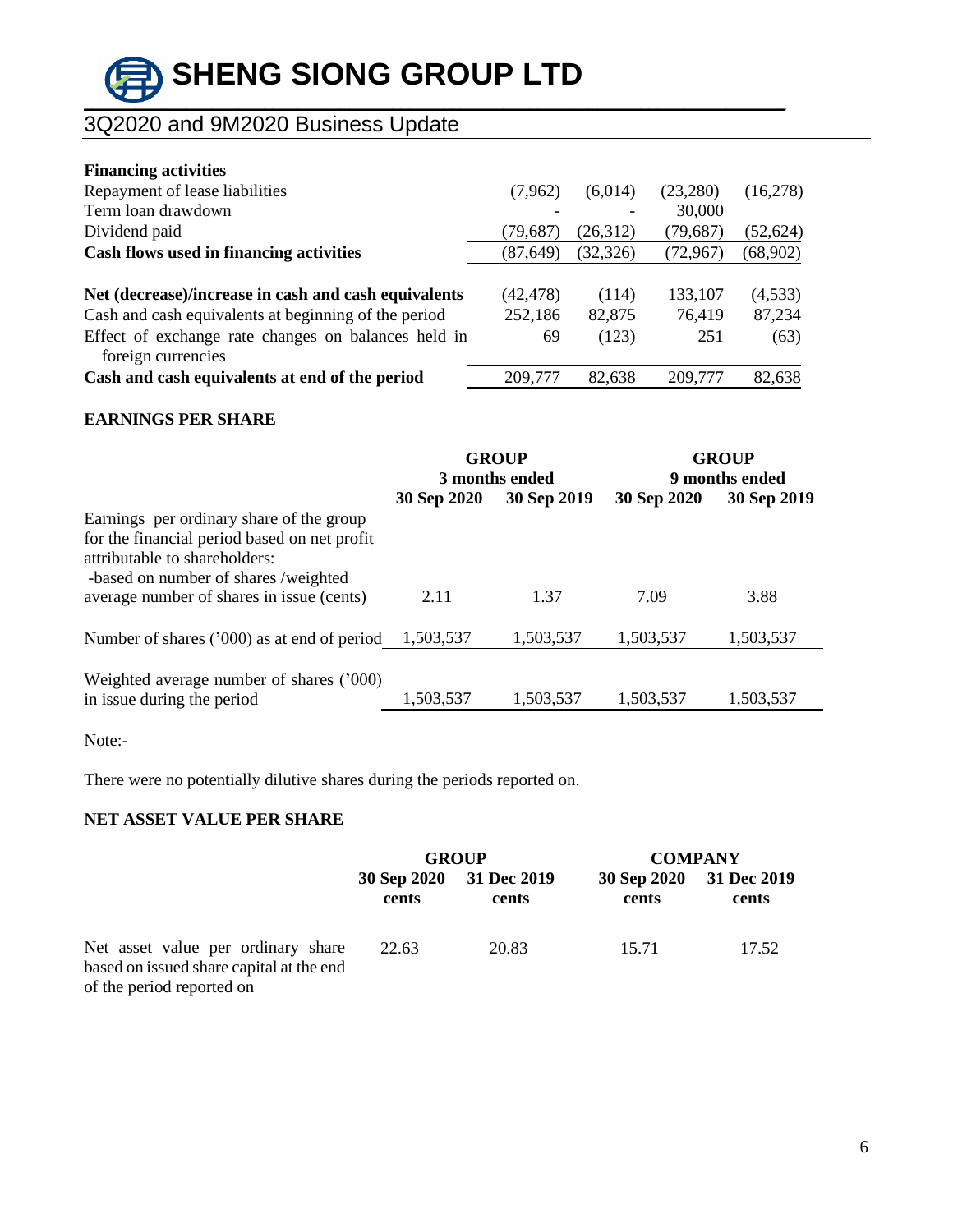# **SHENG SIONG GROUP LTD \_\_\_\_\_\_\_\_\_\_\_\_\_\_\_\_\_\_\_\_\_\_\_\_\_\_\_\_\_\_\_\_\_\_\_\_\_\_\_\_\_\_\_\_\_\_\_\_\_\_\_\_\_\_\_\_\_\_\_\_\_\_\_\_\_\_\_\_\_\_\_\_\_\_\_\_\_\_\_\_\_\_**

3Q2020 and 9M2020 Business Update

### **BUSINESS REVIEW**

### **INCOME STATEMENT**

#### **Revenue**

|                         | 30 Sep 2020        | 31 Dec 2019               | 30 Sep 2019               |
|-------------------------|--------------------|---------------------------|---------------------------|
|                         | $64(Singa pore)+2$ | $59(Singa pore)+2(China)$ | $57(Singa pore)+2(China)$ |
| <b>Number of stores</b> | (China)            |                           |                           |
| Retail area             | 575,150 sq ft*     | 529,480 sq ft*            | 512,000 sq ft*            |
| <b>Revenue for</b>      |                    |                           |                           |
| period/year (\$'m)      | \$1,074.7m         | \$991.3m                  | \$743.4m                  |

\*Singapore's retail area only.

The Group opened five new stores in Singapore in 9M2020 and these together with the five stores which were opened in the FY2019 will be considered as new stores.

| Store # |                               | Opened on        | Retail area (sq. ft) |
|---------|-------------------------------|------------------|----------------------|
|         | As at 1 Jan 2020              |                  | 529,480              |
| 60      | Aljunied Ave 2 Block 118      | January 2020     | 18,000               |
| 61      | Marsiling Drive Block 202     | January 2020     | 5,500                |
| 62      | Sengkang West Block 455       | <b>July 2020</b> | 9,070                |
| 63      | 6 Potong Pasir Ave 2          | September 2020   | 4,600                |
| 64      | Tampines Street 86 Block 872C | September 2020   | 8,500                |
|         | As at 30 September 2020       |                  | 575,150              |

The new stores opened in 9M2020 in Singapore were:

The changes to revenue were attributable to:-

|                       | # of stores | 3Q2020 vs 3Q2019 | 9M2020 vs 9M2019 |
|-----------------------|-------------|------------------|------------------|
| New stores            | 10          | 9.5%             | 10.6%            |
| Comparable same store | 54          | 19.1%            | 32.8%            |
| China                 |             | $0.3\%$          | 1.2%             |
| Total                 | 66          | 28.9%            | 44.6%            |

Compared with the corresponding prior periods, revenue increased strongly by 28.9% and 44.6% in 3Q2020 and 9M2020 respectively mainly because of elevated demand arising from COVID-19. For the first half of 2020, consumers loading up their pantries and the Circuit Breaker restricting movements, thereby compelling working and cooking at home were the main reasons for the elevated demand. In 3Q2020, demand was still strong even though the Circuit Breaker was lifted as consumers' behavior were still cautious and working from home continued to be encouraged.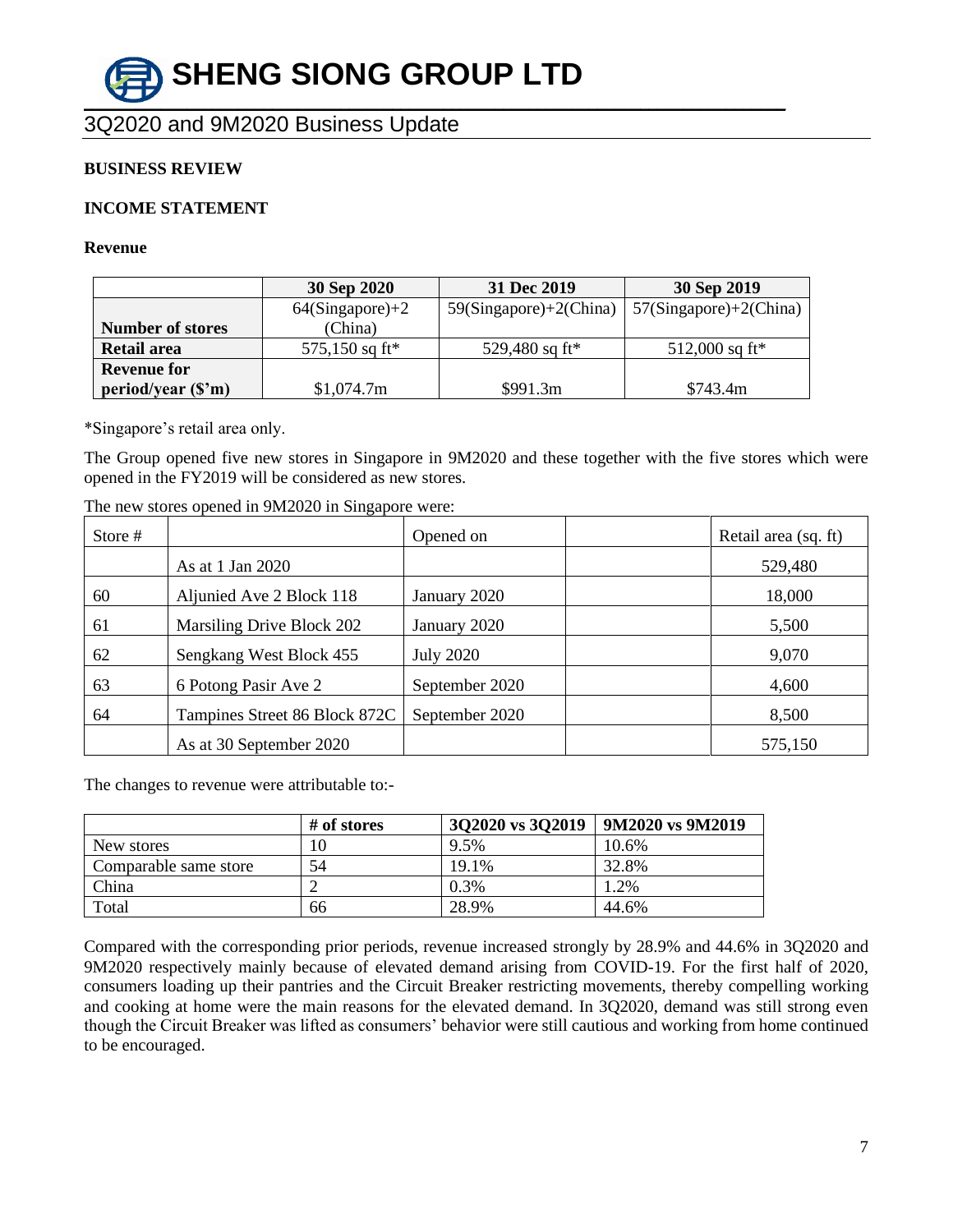

### **GROSS PROFIT**

Gross profit grew by 28.7% in 3Q2020 which was close to revenue growth of 28.9% as gross margin was flattish. For 9M2020, gross profit growth outperformed revenue growth because of improvement in gross margin in 1H2020.

#### **GROSS MARGIN**

| 3Q2020     | 302019 | 9M2020 | 9M2019   |
|------------|--------|--------|----------|
| $\Omega$ % | 1%     | 4%     | 8%<br>۱Ζ |

Gross margin improved on a year-on-year basis to 27.4% from 26.8% in 9M2020 mainly because of the improvement in gross margin in 1H2020 as selling prices were underpinned by the strong demand, sales mix improved to a higher proportion of fresh which commands a higher gross margin and also to a higher volume of house brands. Adding to that, input prices were stable in 1H2020 brought about by diversified sourcing.

Gross margin was flattish in 3Q2020 compared with 3Q2019 as sales promotions in the industry returned gradually to pre-COVID-19 levels after the lifting of the circuit breaker.

### **OTHER INCOME**

The explanations for the variances in other income are in Page 3.

### **EXPENSES**

#### **Administrative Expenses**

Increases in administrative expenses were mainly in the following areas:-

|                                                  | 3Q2020 vs 3Q2019 | 9M2020 vs 9M2019 |
|--------------------------------------------------|------------------|------------------|
|                                                  | $\mathbf{\$m}$   | $\mathbf{Sm}$    |
| Staff costs                                      | 8.5              | 41.0             |
| Rental of outlets                                | (1.0)            | (3.7)            |
| Depreciation (excluding property plant and       | 0.3              | 1.3              |
| machinery in the central distribution centre and |                  |                  |
| in distribution expenses)                        |                  |                  |
| <b>Utilities</b>                                 | (0.4)            | 0.4              |
| Property tax                                     | (0.1)            | (0.5)            |
| Others                                           | 0.6              | 0.5              |
| Depreciation of right-of-use assets              | 1.7              | 5.7              |
| <b>Total increase</b>                            | 9.6              | 44.7             |

Increases in staff cost were attributable mainly to the additional headcount required to cope with the increased volume, implement the safe distancing and tracing measures relating to COVID-19, operate the new stores opened subsequent to 3Q2019, as well as a higher provision for bonus as a result of the higher operating profit offset by Job Support Scheme grants from the Government. Rental decreased mainly because of the leases which were renewed in 2020 were now capitalized as right-of-use assets. Property tax rebates from the Budget 2020 package were the reasons for the savings in property taxes. Administrative expenses as a % of sales decreased to 16.14% in 9M2020 compared with 17.3 % in 9M2019 because of better operating leverage brought about by the higher revenue.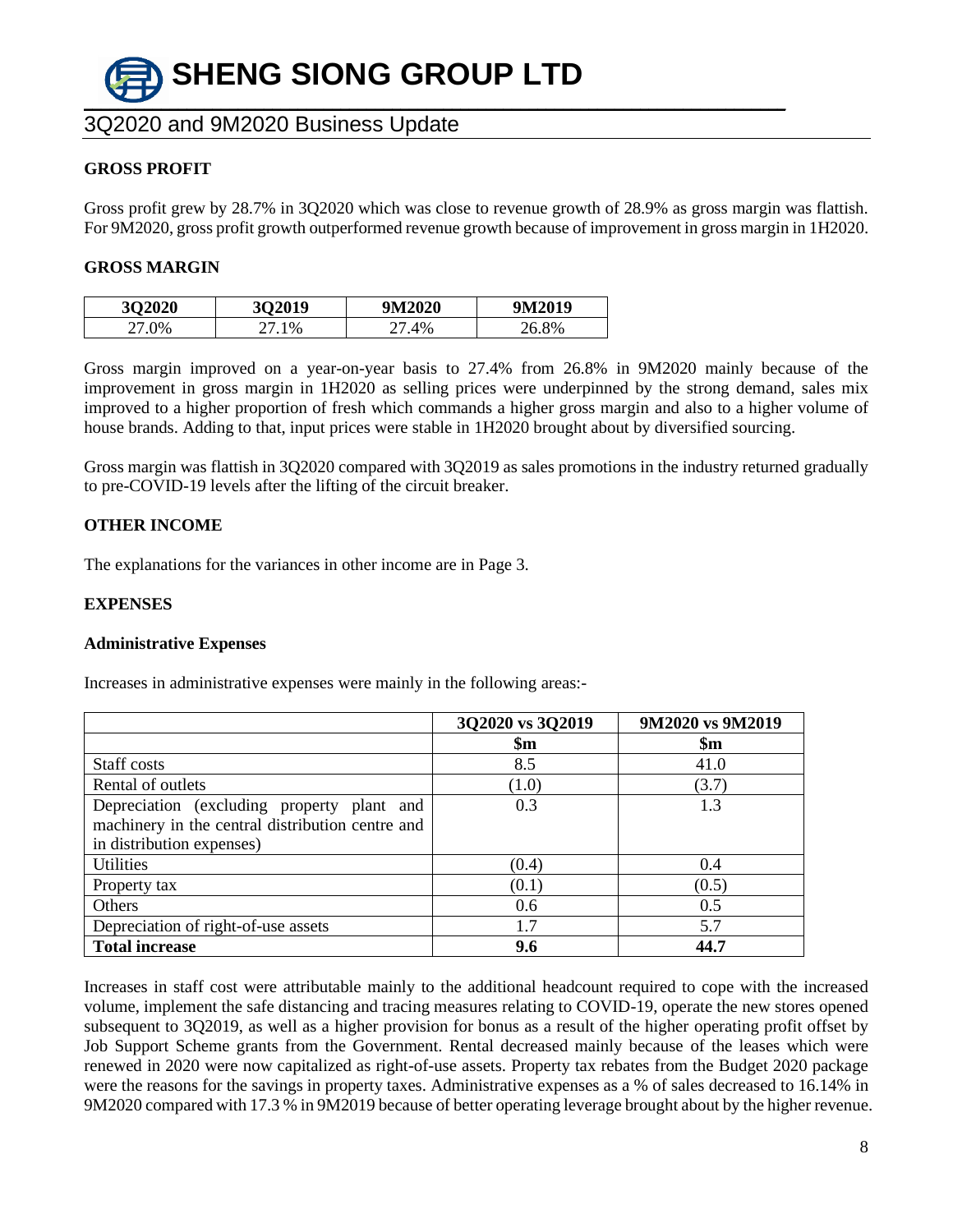

### **Distribution Expenses**

There was a re-classification of \$0.9m from Distribution to Administrative Expenses in 3Q2020 resulting in a reduction of \$0.8m in Distribution expenses compared with 3Q2019. Excluding this adjustment, Distribution expenses increased by about \$0.1m with 3Q2019.

### **Other Expenses**

Other expenses were higher by \$1.3m in 9M2020 mainly because of higher finance charges relating to credit cards, and other non-cash payments of \$1.8m, brought about by the higher volume which was offset mainly by exchange gains.

### **Tax**

The effective tax rate for both 3Q2020 and 9M2020 was around 16.2% which was lower than the statutory rate of 17% mainly because of income, partially offset by expenses which were not taxable.

### **China**

The subsidiary in China continued to be profitable.

### **CONSOLIDATED STATEMENT OF FINANCIAL POSITION**

The reduction in property, plant and equipment of \$10.5m was due mainly to:

|                                                        | $\mathop{\mathrm{Sm}}$ |
|--------------------------------------------------------|------------------------|
| Depreciation of right-of-use assets                    | (22.3)                 |
| Depreciation of other property, plant and equipment    | (15.2)                 |
|                                                        | (37.5)                 |
| New/renewal of leases brought into right-of-use assets | 13.8                   |
| Purchases of other property, plant and equipment       | 13.0                   |
| Other adjustments                                      | 0.2                    |
| Total                                                  |                        |

Inventories amounting to \$82m at 30 Sep 2020 was similar to 31 December 2019. It was lower than the \$94m held as at 30 June 2020 as we have commenced reducing our inventory which was built up in the second quarter 2020 as a hedge against probable supply chain disruptions arising from COVID-19.

Sales were conducted principally in cash. The decrease of \$8.2m in trade and other receivables was mainly due to a reduction of \$1.8m in trade receivables because of timing of receipt of non-cash payments from the processing company/banks; and another \$6.4m reduction in other receivables due to reduction of deposits paid of \$4.2m which was re-classified to property, plant and equipment upon commissioning, and other miscellaneous decrease in nontrade receivables.

Trade payables and other payables increased by \$50.5m of which \$16.0m was from trade payable which increased mainly because of the higher level of purchases. Other payables increased by \$34.5m mainly because of the increase in accruals for bonuses arising from the improved financial performance.